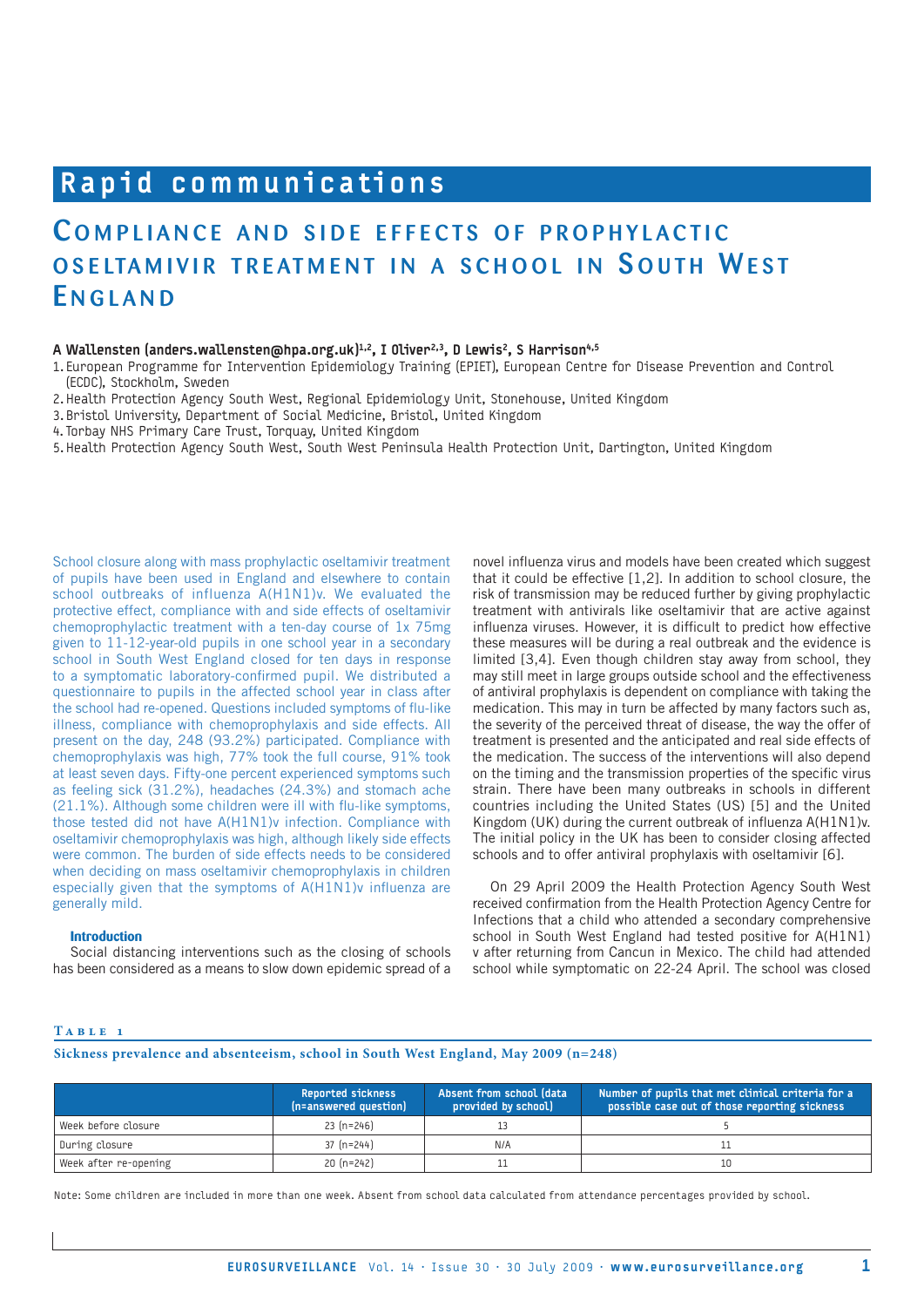and all other 266 pupils in the same school year as the affected child were offered prophylaxis with Tamiflu® 75mg once daily for 10 days starting on the day confirmation was received. Active surveillance was undertaken for all children in the same school year until seven days after the last exposure after which passive surveillance continued. Symptomatic school contacts were assessed according to the Health Protection Agency recommendations. Three school children and two teachers were identified as possible cases. They all tested negative for influenza A. One of these school children tested positive for parainfluenza virus. The school reopened on 11 May. No other cases associated with the school have been identified since then.

We undertook a survey of compliance with treatment and incidence of side effects and illness among the school children who had been given prophylactic treatment with the aim of informing future public health action in schools.

#### **F i g u r e 1**

**Number of days oseltamivir prophylaxis was taken among those children who did not comply with the full 10 day course, school in South West England, May 2009 (n=56)**



## **F i g u r e 2**

**Reported reasons for non-compliance with oseltamivir prophylaxis, school in South West England, May 2009 (n=56)**



#### **Methods**

An electronic anonymised questionnaire designed by the Health Protection Agency South West, with some additional questions incorporated by the school, was administered to children in the relevant year group at the school. This was undertaken on 22 May, in class under teacher supervision, using a web based questionnaire. Parents were informed about the questionnaire and given the opportunity to opt out prior to its administration.

#### **Results**

The questionnaire was offered to all year seven pupils present at school (248 children, 93.2% of all year seven pupils including 126 girls and 121 boys (one child did not provide info on sex)) on the 22 May. All children completed the questionnaire.

## **Sickness and absence from school**

Information was obtained about the prevalence of flu-like symptoms among students in the week prior to school closure, during school closure and the week after re-opening (Table 1). Thirty-five children reported at least one flu-like symptom and of these 17 children reported symptoms that could be compatible with the Health Protection Agency's case definition of A(H1N1)v: a history of fever plus two or more other relevant symptoms and whose illness did not start before the index case [7].

The median length of illness among the children who reported symptoms and length of illness that could be compatible with the case definition for a suspected case of influenza A(H1N1)v was four days, range 2-11 days

The most commonly reported symptom was feeling feverish or having chills. Sore throat, cough, runny nose, headache and sneezing were also common. 12 of the 35 children (34.3%) reporting symptoms had a history of hay fever and 10 (28.6%) had asthma.

## **Compliance with prophylaxis**

All children were offered the antiviral prophylaxis. Of the 246 pupils who answered this question, 190 (77.2%) reported that they had taken the full ten-day course, and 91.9% took the medication for at least seven days. Only one child did not take any doses (Figure 1). There was no difference in compliance by sex among those with known sex (n=245). Ninety-eight out of 125 girls (78%)

#### **T a b l e 2**

**Frequency of different side effects among children who took at least one Tamiflu® tablet, school in South West England, May 2009 (n=247)** 

| Symptom             | Number of pupils | Percentage (%) |
|---------------------|------------------|----------------|
| Feeling sick        | 82               | 33.2%          |
| Headache            | 60               | 24.3%          |
| Tummy ache          | 52               | 21.1%          |
| Feeling tired       | 42               | 17.0%          |
| Vomiting            | 27               | 10.9%          |
| Hard to concentrate | 19               | 7.7%           |
| Diarrhoea           | 17               | 6.9%           |
| Skin rash           | 3                | 1.2%           |
| Other               | 15               | 6.1%           |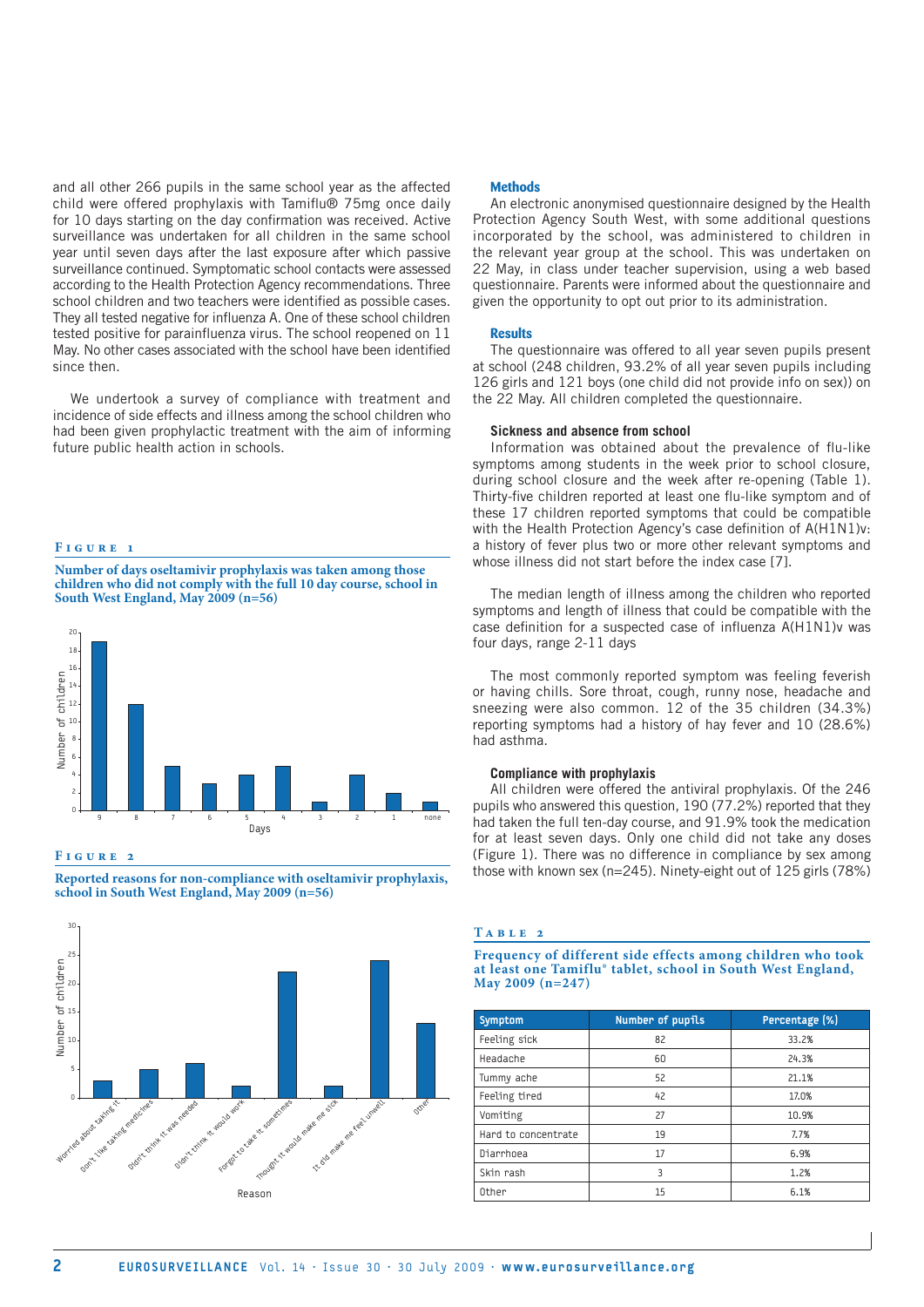completed the full course compared with 92 of the 120 boys (77%) who answered this question.

Of the 195 children who did not report any illness in the week before or during school closure, 156 (80%) completed the medication while of those 52 who reported having had any influenza-like symptom only 34 (65%) completed the course.

Of the 14 pupils who had disease compatible with the clinical case definition and reported being ill the week before or during school closure only 6 (43%) completed the full course.

In general, the reported reasons for non compliance were most commonly that the tablets made them feel unwell (n=24) or that they forgot to take them (n=22) (Figure 2). Six children reported more than one reason for not taking the tablets. The child who did not take any doses did not specify the reason.

#### **Information on side effects**

One hundred and twenty-six children (50.8%) reported that they felt unwell while taking oseltamivir and 125 (50.6%) reported at least one symptom compatible with side effects of oseltamivir therapy. The frequency of reported symptoms are given in Table 2. Many children reported more than one symptom.

There was little difference in compliance between those reporting possible side effects of oseltamivir medication and those who did not. Of the 125 children who reported possible side effects, 94 (75.2%) completed the course, compared with 95 completing the course among those 118 who did not report symptoms (80.5%).

## **School questions**

The school included some questions on satisfaction with the overall management of the incident and homework undertaken during school closure. Of the 228 pupils who answered the question, 159 (69.7%) reported that they thought the swine flu incident had been handled well, 24 (10.5%) did not think so and 45 (19.7%) were undecided. 227 children answered questions on schoolwork during the school closure. Of those who answered, 105 (46.3%) reported not doing any schoolwork at all, 24 (10.6%) did some every day, 98 (43.2) only did schoolwork on some days.

#### **Discussion**

We achieved a high participation rate in this survey. All children present at school on the day it was administered completed it. The fact that it was completed in school under supervision during school time was crucial to the high response. This was possible thanks to good working relations between the local Health Protection Agency, the local National Health Service (NHS) and the school, resulting in the high level of satisfaction with the way the swine flu incident was handled.

We believe that it is unlikely that the completion of the survey in school introduced bias and affected the way the pupils answered as the questionnaire was anonymised and, for example, the questions about the amount of homework undertaken while the school was closed appear to have been honestly answered.

The survey results showed that more children reported being ill in the week when the school was closed than the week before and after, and that 17 children reported symptoms that were compatible with the HPA case definition for being a possible A(H1N1)y case.

However, attendance rates provided by the school showed that attendance was almost identical in the week before school closure and the week after reopening (95.3% vs 95.5%) and the affected school year had the highest attendance rates for both weeks. Whether or not the higher numbers of ill pupils in the week when the school was closed signified spread of A(H1N1)v or were due to other reasons is difficult to assess. Those ill may not have been true cases as the symptomatology of A(H1N1)v is not very different from respiratory illness caused by other viruses. The testing done as part of the outbreak investigation found one case of parainfluenza virus and some children reported suffering from asthma and hay fever suggesting that at least some of the reported symptoms were not due to A(H1N1)v infection. The main limitation however is that not all children who reported feeling ill had laboratory tests for influenza. All who reported compatible symptoms during the period of active surveillance (within seven days of last exposure to the case) were tested, but after this period children were advised to contact their own general practitioner (GP) if they developed symptoms. Given that all had been encouraged to seek advice and that all were aware of the outbreak, it is likely that if they presented, they were not tested because their symptoms were mild. The questionnaire did not ask for details of severity. We can not rule out that the high compliance rates with oseltamivir medication may have resulted in the milder symptomatology and negative test results in infected pupils that were tested. A serological study would help to ascertain if there was further spread of disease during school closure.

More than half of those who took the medication reported at least one possible side effect including gastrointestinal symptoms, headaches and tiredness. The reported symptoms are in line with the recognised side effects of oseltamivir prophylaxis although higher in frequency. Information from the manufacturer suggests that when used for prevention purposes 18% of people may experience headaches, 8% tiredness and 1-3% gastrointestinal symptoms [8]. The higher frequencies of reported side effects may reflect a difference between our school population and the population used for the original studies on adverse drug effects in terms of age and other factors. The mean weight of 12-year-old British children is around 40 kg [9]. For pragmatic reasons, a dose of 75mg x1 was used. This dose will have been slightly higher than what is recommended for prevention by the manufacturer for any children under 40 kg, although not higher than the total daily treatment dose. Compliance was poorer among those who reported symptoms of influenza-like illness, but not among those who reported symptoms likely to have been side effects. It may be that the children experiencing influenza-like symptoms attributed them to the medication rather than disease.

To our knowledge this is the first evaluation of oseltamivir chemoprophylaxis in school children in an outbreak of A(H1N1) v and the results can therefore only be compared with oseltamivir chemoprophylaxis during influenza outbreaks with other variants. An Israeli study evaluating the use of oseltamivir prophylaxis during an avian influenza outbreak in a poultry farm reported similarly good compliance with medication, 87.6% in poultry workers, but reported side effects were much more rare, only 1.5% [10]. Our high prevalence of perceived side effects also contrasts the findings in a Cochrane review on the use of neuraminidase inhibitors for preventing and treating influenza in children. The only side effect that was considered more common than with placebo was vomiting [11].